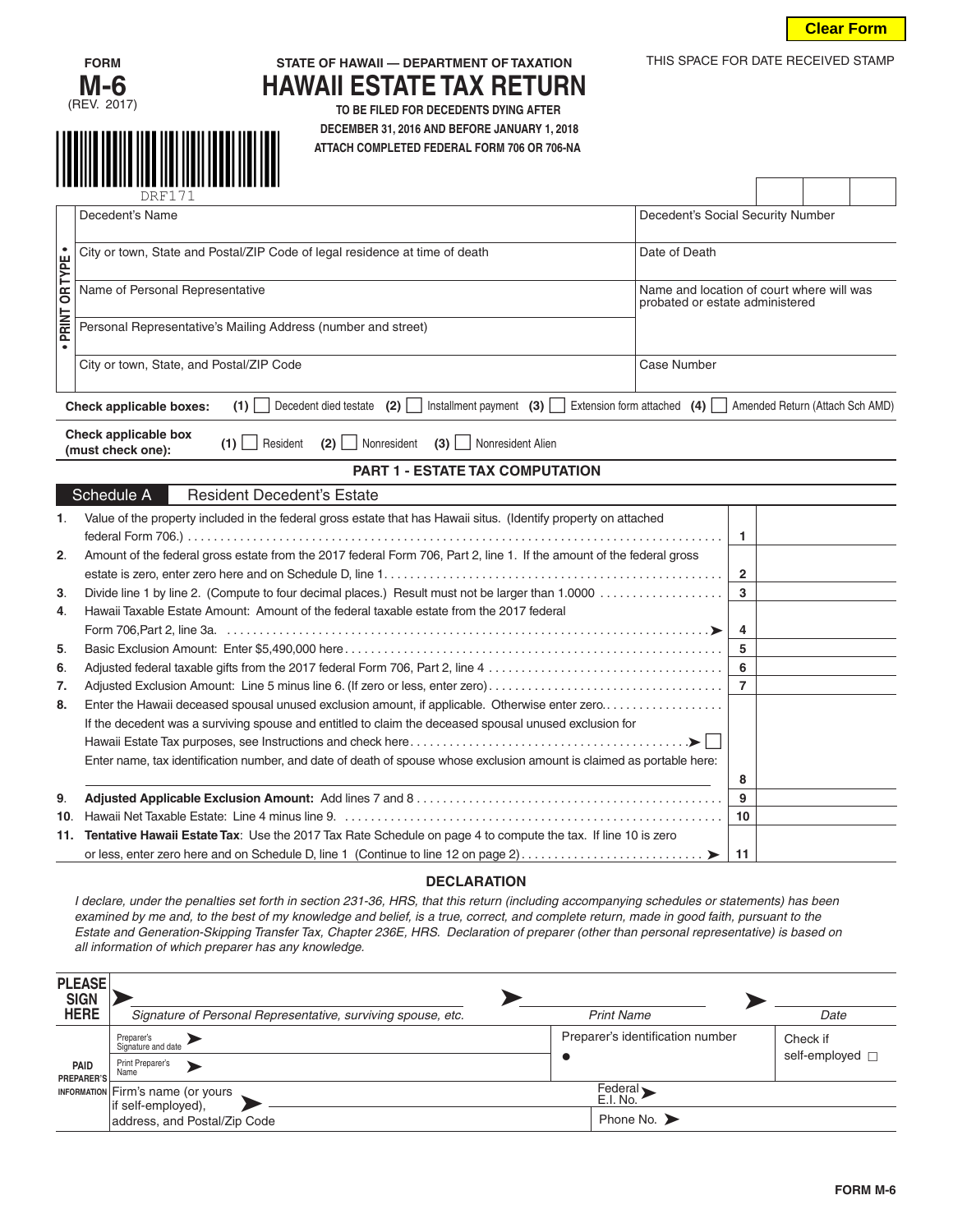

**Estate of Decedent's Social Security Number** 

|     |                                                                                                                                                                                                                               | 12             |  |
|-----|-------------------------------------------------------------------------------------------------------------------------------------------------------------------------------------------------------------------------------|----------------|--|
| 13. |                                                                                                                                                                                                                               | 13             |  |
| 14. |                                                                                                                                                                                                                               | 14             |  |
| 15. |                                                                                                                                                                                                                               | 15             |  |
|     | 16. Hawaii Estate Tax: Line 11 minus line 15. If line 16 is zero or less, enter zero here and on Schedule D, line 1                                                                                                           | 16             |  |
|     | Schedule B<br>Nonresident Decedent's Estate                                                                                                                                                                                   |                |  |
| 1.  | Value of the property included in the federal gross estate that has Hawaii situs. (Identify property on attached                                                                                                              |                |  |
|     | federal Form 706) If decedent was a nonresident and the decedent's state of residency has a reciprocity                                                                                                                       |                |  |
|     | agreement or statutory provision that exempts Hawaii residents from the death taxes imposed by that state, enter                                                                                                              |                |  |
|     | zero here. Enter the name of the state here<br>(See Instructions)                                                                                                                                                             | 1.             |  |
| 2.  | Amount of the federal gross estate from the 2017 federal Form 706, Part 2, line 1. If the amount of the federal                                                                                                               |                |  |
|     |                                                                                                                                                                                                                               | $\overline{2}$ |  |
| 3.  | Divide line 1 by line 2. (Compute to four decimal places.) Result must not be larger than 1.0000                                                                                                                              | 3              |  |
| 4.  | Amount of the federal taxable estate from the 2017 federal Form 706, Part 2, line 3a                                                                                                                                          | 4              |  |
| 5.  |                                                                                                                                                                                                                               | 5              |  |
| 6.  |                                                                                                                                                                                                                               | 6              |  |
| 7.  |                                                                                                                                                                                                                               | $\overline{7}$ |  |
| 8.  | Adjusted Exclusion Amount: Line 6 minus line 7. (If zero or less, enter zero)                                                                                                                                                 | 8              |  |
| 9.  |                                                                                                                                                                                                                               | 9              |  |
| 10. | Enter the Hawaii deceased spousal unused exclusion amount, if applicable. Otherwise enter zero.                                                                                                                               |                |  |
|     | If the decedent was a surviving spouse and entitled to claim the deceased spousal unused exclusion for                                                                                                                        |                |  |
|     |                                                                                                                                                                                                                               |                |  |
|     | Enter name, tax identification number, and date of death of spouse whose exclusion amount is claimed as portable here:                                                                                                        |                |  |
|     |                                                                                                                                                                                                                               | 10             |  |
|     |                                                                                                                                                                                                                               | 11             |  |
|     |                                                                                                                                                                                                                               | 12             |  |
|     | 13. Hawaii Estate Tax: Use the 2017 Tax Rate Schedule on page 4 to compute the tax. If line 12 is zero or less, enter                                                                                                         |                |  |
|     | Schedule C<br>Nonresident Alien Decedent's Estate                                                                                                                                                                             | 13             |  |
| 1.  | Value of the property included in the federal gross estate that has Hawaii situs. (Identify property on attached                                                                                                              |                |  |
|     |                                                                                                                                                                                                                               | $\mathbf{1}$   |  |
| 2.  | Amount of the federal gross estate from the 2017 federal Form 706-NA, Schedule B, line 1. If the amount of the                                                                                                                |                |  |
|     |                                                                                                                                                                                                                               | $\overline{2}$ |  |
| 3.  | Divide line 1 by line 2. (Compute to four decimal places.) Result must not be larger than 1.0000                                                                                                                              | 3              |  |
| 4.  | Amount of the federal taxable estate from the 2017 federal Form 706-NA, Schedule B, line 9, with no deduction                                                                                                                 |                |  |
|     |                                                                                                                                                                                                                               | 4              |  |
| 5.  |                                                                                                                                                                                                                               | 5              |  |
| 6.  | Basic Exclusion Amount: Enter \$60,000 here.                                                                                                                                                                                  |                |  |
|     | If the nonresident alien was a citizen of a U.S. possession or a citizen of a country that has a death treaty with the                                                                                                        |                |  |
|     | U.S. such that the unified credit is affected under IRC section 2102(b)(3)(A), see Instructions for the amount to                                                                                                             |                |  |
|     |                                                                                                                                                                                                                               | 6              |  |
| 7.  |                                                                                                                                                                                                                               | $\overline{7}$ |  |
| 8.  | Adjusted Exclusion Amount: Line 6 minus line 7. (if zero or less, enter zero)                                                                                                                                                 | 8              |  |
| 9.  |                                                                                                                                                                                                                               |                |  |
|     |                                                                                                                                                                                                                               | 9              |  |
| 10. | Enter the Hawaii deceased spousal unused exclusion amount, if applicable. Otherwise enter zero.                                                                                                                               |                |  |
|     | If the decedent was a surviving spouse and entitled to claim the deceased spousal unused exclusion for                                                                                                                        |                |  |
|     |                                                                                                                                                                                                                               |                |  |
|     | Enter name, tax identification number, and date of death of spouse whose exclusion amount is claimed as portable here:                                                                                                        |                |  |
|     | the control of the control of the control of the control of the control of the control of the control of the control of the control of the control of the control of the control of the control of the control of the control | 10             |  |
| 11. |                                                                                                                                                                                                                               | 11             |  |
| 12. |                                                                                                                                                                                                                               | 12             |  |
|     | 13. Hawaii Estate Tax: Use the 2017 Tax Rate Schedule on page 4, to compute the tax. If line 12 is zero                                                                                                                       | ∣ 13           |  |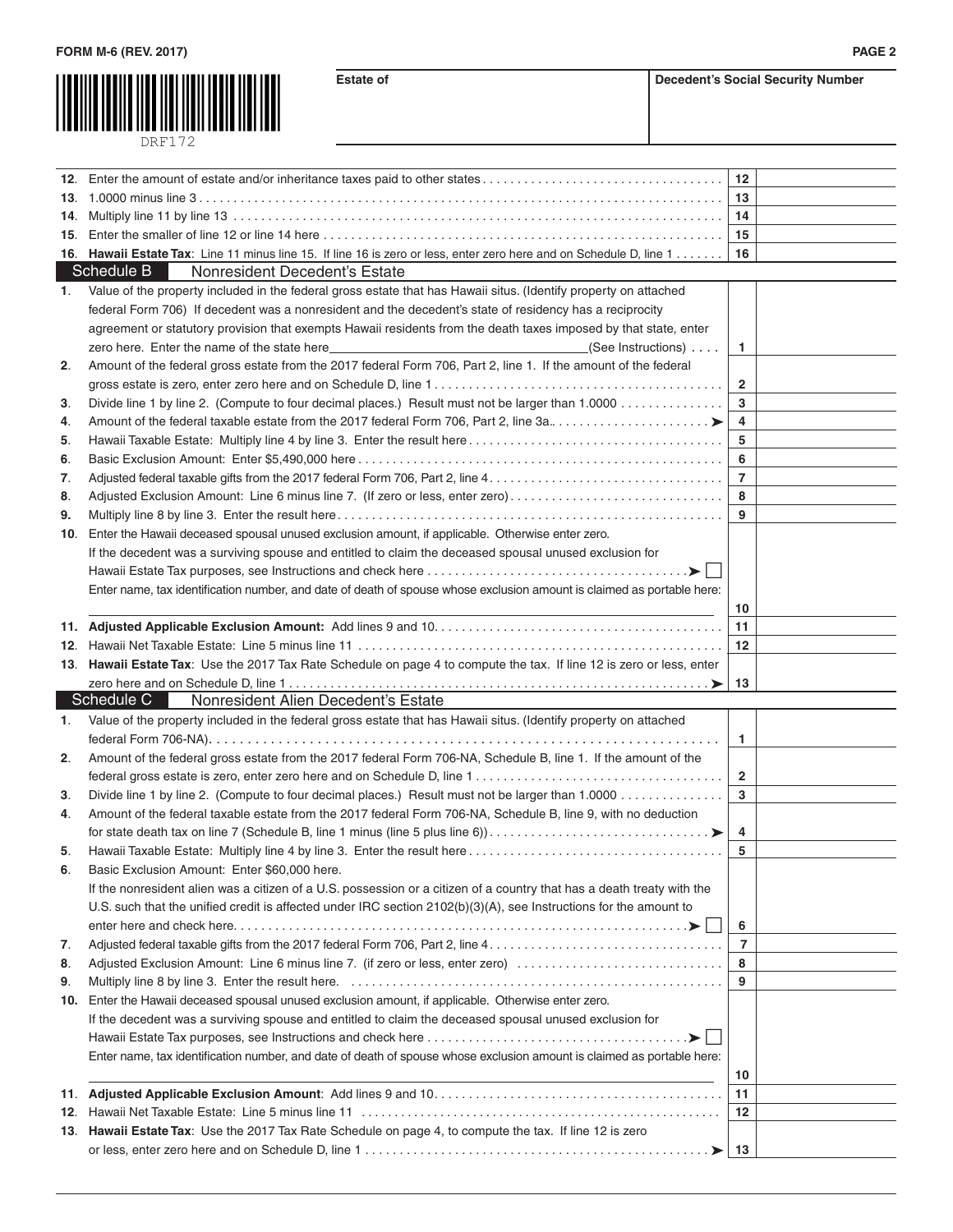

|    | ר ו דער                                                                                                                 |                |  |
|----|-------------------------------------------------------------------------------------------------------------------------|----------------|--|
|    |                                                                                                                         |                |  |
|    | Schedule <sub>D</sub><br><b>TAX COMPUTATION</b>                                                                         |                |  |
| 1. | Hawaii Estate Tax from Schedule A, line 18, Schedule B, line 13, Schedule C, line 13 or QDOT worksheet line 12>         | 1 <sub>•</sub> |  |
| 2. |                                                                                                                         |                |  |
| 3. | Interest. See Instructions (From $\qquad \qquad$ To $\qquad \qquad$ ). $\qquad$ 3                                       |                |  |
| 4. |                                                                                                                         | 4              |  |
| 5. |                                                                                                                         | 5              |  |
| 6. |                                                                                                                         | 6              |  |
| 7. | Amount Paid – Pay the amount due in full. Attach check or money order for full amount payable to "Hawaii State          |                |  |
|    | Tax Collector." Write the decedent's name, social security number, and "Form M-6" on it. Pay in U.S. dollars.           |                |  |
|    |                                                                                                                         | 7 <sub>•</sub> |  |
|    | PART 2 - PORTABILITY OF THE DECEASED SPOUSAL UNUSED EXCLUSION (DSUE) ELECTION                                           |                |  |
|    | <b>DSUE amount portable to the surviving spouse.</b> (To be completed by the estate of a decedent making a portability  |                |  |
|    | election.)                                                                                                              |                |  |
| 1. | Deceased Spousal Unused Exclusion Election:                                                                             |                |  |
|    | If Schedule A, line 12, Schedule B, line 12 or Schedule C, line 12 is less than zero, and the decedent is survived by   |                |  |
|    |                                                                                                                         |                |  |
|    | a spouse (including a partner in a civil union recognized in Hawaii) and the decedent is a resident of Hawaii or        |                |  |
|    | nonresident of Hawaii but a U.S. resident or citizen, or if decedent is a nonresident of U.S., not U.S. citizen but are |                |  |
|    | allowed to claim a deceased spousal unused exclusion pursuant to a treaty obligation of the United States, see          |                |  |
|    |                                                                                                                         |                |  |
|    | Enter the amount from Schedule A, line 12, Schedule B, line 12 or Schedule C, line 12 here as a positive number         | 1.             |  |
| 2. | Deceased Spousal Unused Exclusion Election: Enter the amount shown on Part 2, line 1 or \$5,490,000, whichever          |                |  |
|    | is less. This is the DSUE amount portable to the surviving spouse. To elect portability of the deceased spouse          |                |  |
|    |                                                                                                                         | $\overline{2}$ |  |
|    | <b>PART 3 - QDOT WORKSHEET FOR DECEDENTS MAKING A FEDERAL QDOT ELECTION</b>                                             |                |  |
|    | Complete ONLY if decedent's surviving spouse is not a U.S. citizen but makes a federal Qualified<br>Caution:            |                |  |
|    | $D$ sasaatis $T_{m+1}$ ( $\bigcap_{n} \bigcap_{n} T$ ) alaatisa                                                         |                |  |

|    | Domestic Irust (QDOT) election                                                                                             |  |   |  |
|----|----------------------------------------------------------------------------------------------------------------------------|--|---|--|
| 1. |                                                                                                                            |  |   |  |
| 2. |                                                                                                                            |  |   |  |
| 3. |                                                                                                                            |  |   |  |
| 4. |                                                                                                                            |  |   |  |
| 5. |                                                                                                                            |  |   |  |
| 6. |                                                                                                                            |  |   |  |
| 7. |                                                                                                                            |  |   |  |
| 8. |                                                                                                                            |  | 8 |  |
| 9. |                                                                                                                            |  | 9 |  |
|    |                                                                                                                            |  |   |  |
|    |                                                                                                                            |  |   |  |
|    |                                                                                                                            |  |   |  |
|    | <b>Note</b> : This amount is the same as the federal amount but disregarding the deduction for any state death taxes paid. |  |   |  |